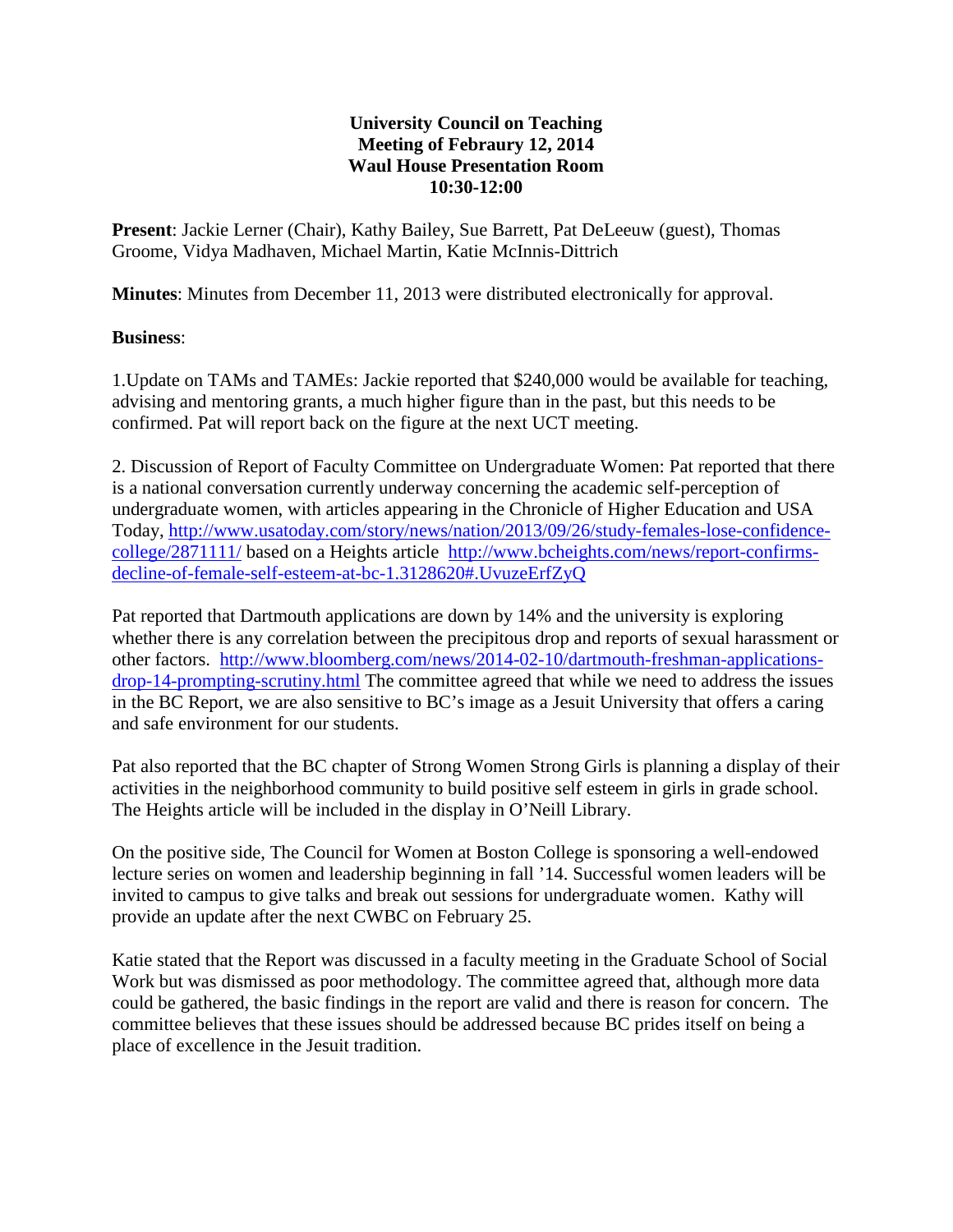Jackie noted that research on national developmental norms in adolescents shows self esteem in girls goes up after high school and stabilizes in college. Therefore, the issues identified in the Report deserve attention.

Kathy reported that part of the Report was discussed in a meeting of the Athletic Advisory Board, especially page 15, which states that one of the two college experiences that negatively correlates with women's academic skills self-rating is participation in intercollegiate sports (the other is failing a course). Vidya suggested that coaches should be made aware of this finding and address it with their teams. She also noted that targeted programs for specific groups of women might be more effective than global programs, although these are also needed.

Tom suggested that the model of the online academic tutorial could be used for incoming students to make them aware of what constitutes sexual misconduct. This would also make them conscious of and responsible for their behavior. Bystander awareness education is already mandated for first year students. The Women's Resource Center, the Sexual Assault Network and the Office of Residential Life have teamed up on occasion to raise awareness about sexual assault. An informal group, Students for Sexual Health, has also done programming on these issues. Sue raised the question of how many students are reached by these programs.

The committee expressed interest in inviting someone from the Office of Student Affairs to speak to the UCT to see what programs are being offered to how many students on these issues. Jackie will extend the invitation to an appropriate person in Student Affairs.

Pat reported that under federal regulations faculty are required to be trained in sexual violence and misconduct reporting procedures. BC holds training sessions but they are voluntary. This raised the critical issue of whether BC is in violation of federal mandates. There was consensus on extending an invitation to Katie O'Dair as Title IX compliance coordinator to clear up these questions.

Katie McInnis-Dittrich suggested that advisors can play a major role not only in harassment issues but in women's self esteem concerns as well. GSSW advisors are equipped to address these issues and may offer a model to other schools. Kathy expressed some skepticism that faculty would be eager to have such personal discussions with students, and may feel uncomfortable and unqualified to do so. Michael mentioned that pre-major advisors in A&S are good resources for students. Akua Sarr offers programming for pre-major advisors.

The UCT will move on specific recommendations at the next meeting, but agreed a first step might be to recommend that department chairs be given copies of the Report to discuss with their faculty and aggregate suggestions to rectify the problem of declining self esteem in Boston College women. The committee agreed that the Future Steps section of the Report offers a set of thoughtful initiatives that require consideration and possible implementation.

In the concluding discussion, the observation was made that top down steps taken on the part of the administration need to be coupled with serious changes in the peer culture and behavior on the part of both men and women at BC.